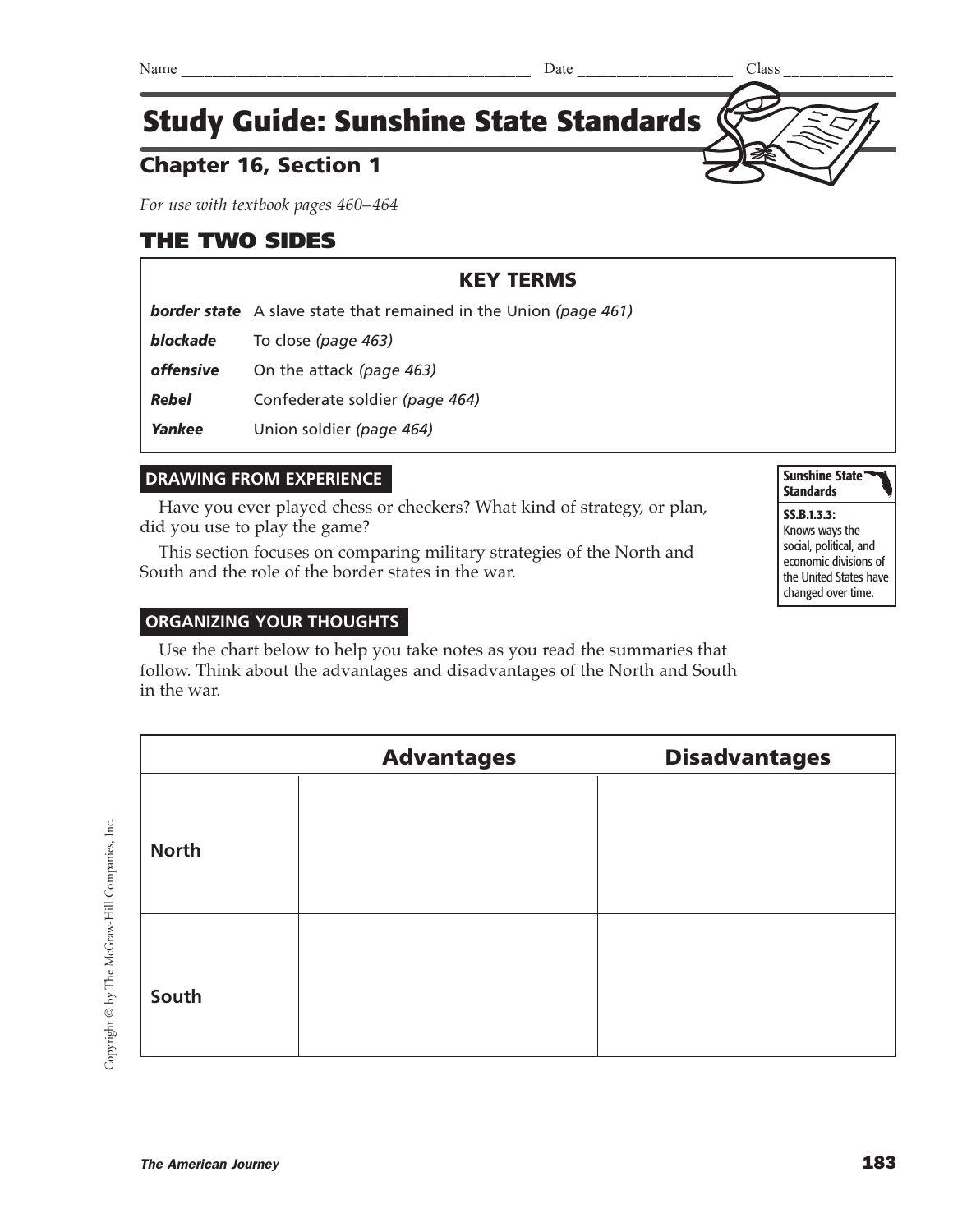### Chapter 16, Section 1 *(continued)*

### **READ TO LEARN**

#### **• Choosing Sides** *(pages 460–462)*

In early 1861 President Lincoln approved military action to preserve the Union after Fort Sumter had been attacked by Confederate soldiers. Seven states had seceded, or left the Union, and formed their own government known as the Confederate government. Four states—Virginia, North Carolina, Tennessee, and Arkansas—joined the Confederacy after Lincoln approved military action. The capitals of the Union (Washington, D.C.) and the Confederacy (Richmond, Virginia) were only 100 miles apart. The *border states,* four Union states that permitted slavery, were still debating which side to support. Three of the states (Missouri, Kentucky, and Maryland) were leaning toward secession and joining the Confederacy.

The North needed the border states to remain in the Union because of their strategic locations. Maryland was especially important because important railroad lines and the Union capital were located in Maryland. It was also close to the Confederate capital, Richmond, Virginia. Missouri was located along parts of the Mississippi River and major routes to the West. Kentucky controlled the Ohio River. Delaware was close to the city of Philadelphia.

President Lincoln had to be careful not to anger the border states for fear of losing them to the Confederacy. He decided to use his power to suspend constitutional rights, such as freedom of speech, and arrest supporters of secession. His plan worked. The border states stayed in the Union, although some citizens joined the Confederate army. Groups of citizens in Tennessee and Virginia were against secession, including people in the Appalachian region. They established a separate state called West Virginia, which was admitted into the Union in 1863.

**1.** What role did the border states play in the war?

### **• Comparing North and South** *(pages 462–463)*

Each side had advantages and disadvantages. How they were used would decide the outcome of the war. The advantages of the North included more people, more industry, more resources, more money, more ships, more trains, and a larger railroad system. The North also had Abraham Lincoln. The advantages of the South included the support of the people, familiar territory, and military leadership.



Knows ways the social, political, and economic divisions of the United States have changed over time.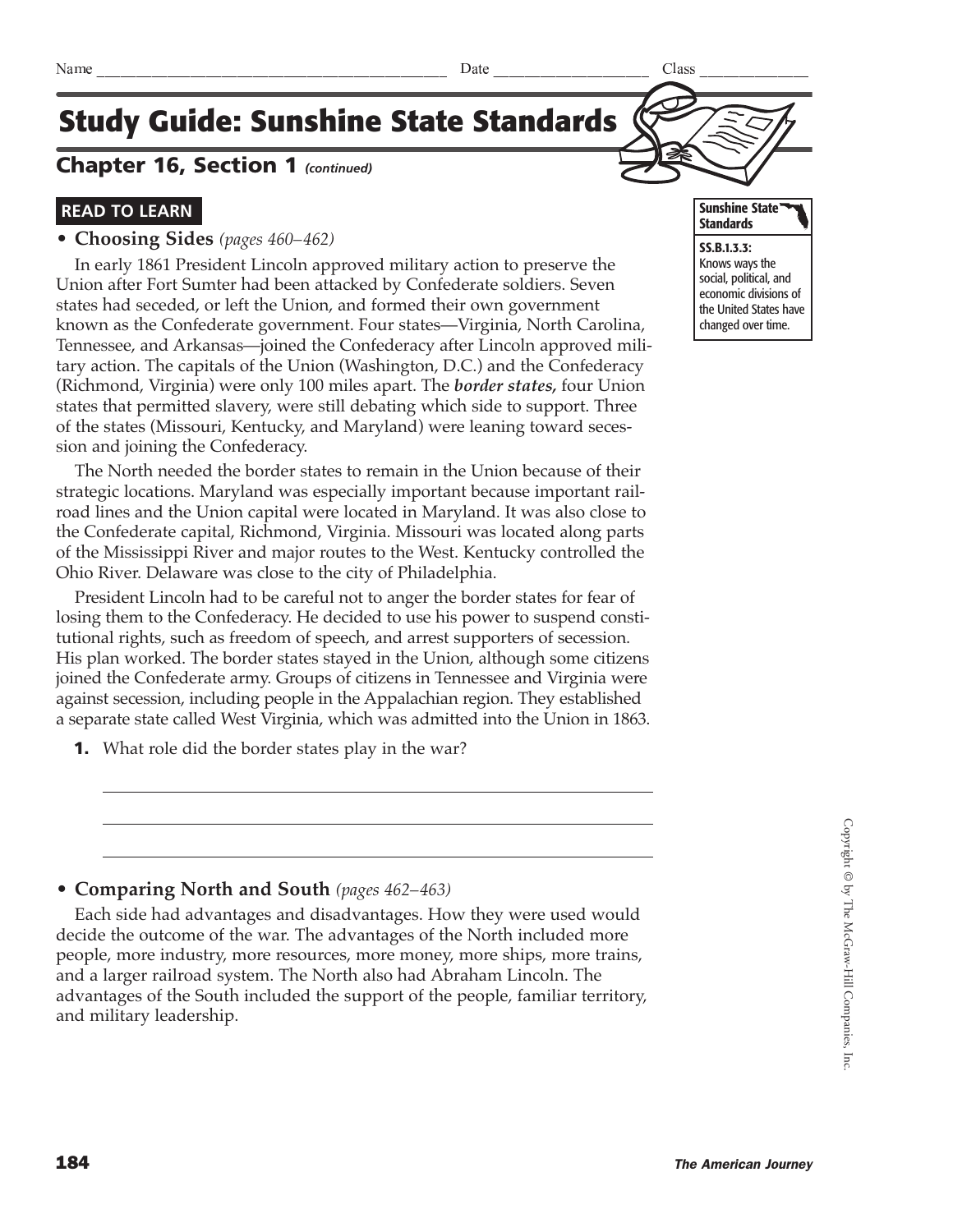# Chapter 16, Section 1 *(continued)*

The major disadvantage of the North involved the difficulty of invading unfamiliar territory full of people who opposed them. The disadvantages of the South included a smaller population from which to pull together an army, fewer factories to make weapons and supplies, less food production than the North, and fewer trains and tracks for delivering food and supplies. The belief in states' rights ended up hurting the South. The individual states did not give the Confederates enough power to be an effective force.

Both sides had different goals. The North wanted to bring the Southern states back into the Union. As the war progressed, the North also wanted to end slavery in the South. The South wanted to be recognized as a separate, independent country. The North's plan included three main strategies: to *blockade,* or close, Southern ports, to control the Mississippi River, and to capture the capital city of Richmond. They hoped these strategies would cut off supplies and money to the South. At times the Southern leaders went on the *offensive* and attacked Northern cities. Their main strategy was to defend Southern territory until the North gave up, however.

**2.** What were the strategies of the North and South?

### **• American People at War** *(pages 463–464)*

Americans were at war with one another. People from the same families or communities were often on opposing sides. Military leaders from both sides had gone to school together at the United States Military Academy at West Point. Now they were fighting one another.

The soldiers were young. Almost half of them were younger than 21. The majority of them came from farms. They were called to serve for 90 days. When the war did not end, they served much longer. African Americans were not allowed to join the Union army until later in the war. By the end of the war, about 2.1 million Union soldiers called *Yankees* fought for the North. This number includes almost 200,000 African Americans. About 850,000 Confederate soldiers called *Rebels* fought for the South. About 10,000 Hispanic soldiers fought in the Civil War. Neither side expected the war to last long. Northern General William Tecumseh Sherman was one of the few who correctly predicted that the war would be long and difficult.

**3.** Who were the brave soldiers who fought for the North and South?



### Sunshine State **Standards**

SS.B.1.3.3: Knows ways the social, political, and economic divisions of the United States have changed over time.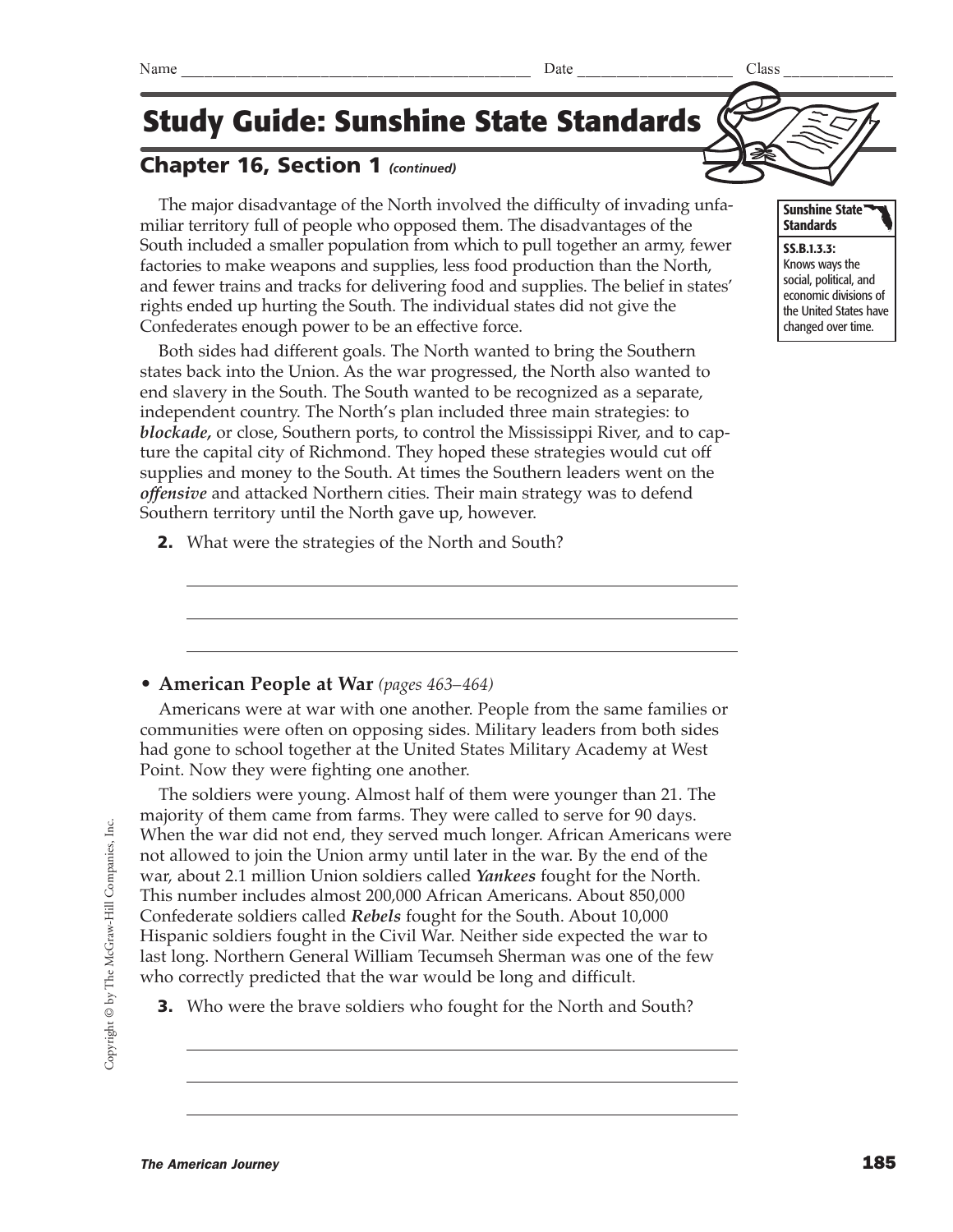# Chapter 16, Section 2

*For use with textbook pages 466–472*

# EARLY YEARS OF THE WAR

# KEY TERMS *Blockade runner* Confederate ships that sailed in and out of Southern ports during the attempts by the North to close them *(page 468)*

*ironclad* Wooden ship covered with thick iron plates *(page 468)*

**casualty People killed or wounded** *(page 469)* 

# **DRAWING FROM EXPERIENCE**

Have you ever heard the words, "Four score and seven years ago our fathers brought forth on this continent a new nation conceived in liberty and dedicated to the proposition that all men are created equal . . ."? What does this quote mean?

In the last section, you read about the advantages and disadvantages of the North and South at the time of the Civil War. This section focuses on how the war was fought in different geographic regions.



SS.A.4.3.3: Understands the impact of significant people, events and ideas on the development of the United States.

#### **ORGANIZING YOUR THOUGHTS**

Use the chart below to help you take notes as you read the summaries that follow. Think about the outcomes of the battles in the beginning of the Civil War.

| <b>Union Victories</b> | <b>Confederate Victories</b> |
|------------------------|------------------------------|
|                        |                              |
|                        |                              |
|                        |                              |
|                        |                              |
|                        |                              |
|                        |                              |
|                        |                              |
|                        |                              |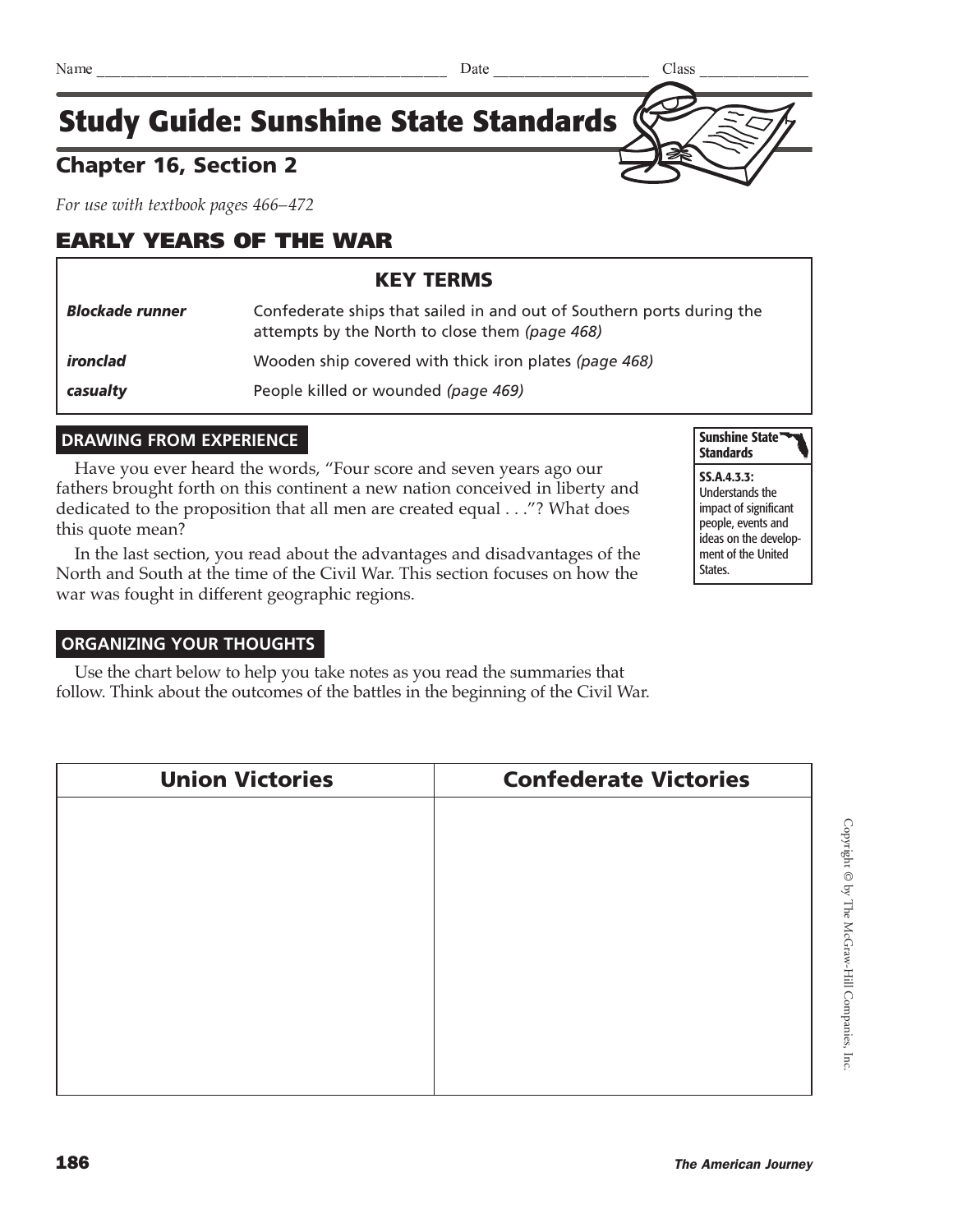### Chapter 16, Section 2 *(continued)*

### **READ TO LEARN**

### **• First Battle of Bull Run** *(pages 466–467)*

The First Battle of Bull Run was the first major battle of the Civil War. It was fought in northern Virginia near the town of Manassas Junction and the Bull Run River. Inexperienced Union troops attacked inexperienced Confederate troops. The Confederates were pushed back and then, with reinforcements under General "Stonewall" Jackson, counterattacked. They broke the Union lines and caused the Union troops to retreat in a panic. The Confederates were too tired to follow the Yankee soldiers. The Yankees were surprised that they lost the battle. Lincoln called for more soldiers. He appointed George B. McClellan to head the Union's Eastern army, called the Army of the Potomac.

**1.** How did the Battle of Bull Run affect the Union army?

#### **• War at Sea** *(pages 467–468)*

Lincoln ordered the Navy to blockade, or close off, Southern ports so the South could not export cotton and import supplies. They didn't have enough ships to cover the entire coast, however. Southern ships called *blockade runners* sailed in and out of ports in between the Union ships. More ships were built by the Union. The blockade reduced the amount of trade by more than two-thirds. There were shortages of food and supplies in the South.

The Confederates took control of a naval shipyard in Norfolk, Virginia. They rebuilt an old Union warship called the *Merrimack,* covering it with thick iron metal plates. Bullets and shells could not sink the *ironclad* ship, which was renamed the *Virginia.* The North built the *Monitor,* also an ironclad ship. When they fought each other, neither one could win. The Union blocked the *Virginia* into its harbor so that it was unable to attack Northern ships again. The battle between metal-covered ships changed naval warfare forever.

**2.** Why was the battle between ironclads a turning point in naval history?

SS.A.4.3.3: Understands the impact of significant people, events and ideas on the development of the United States. SS.A.4.3.2: Knows the role of physical and cultural geography in shaping events in the United States.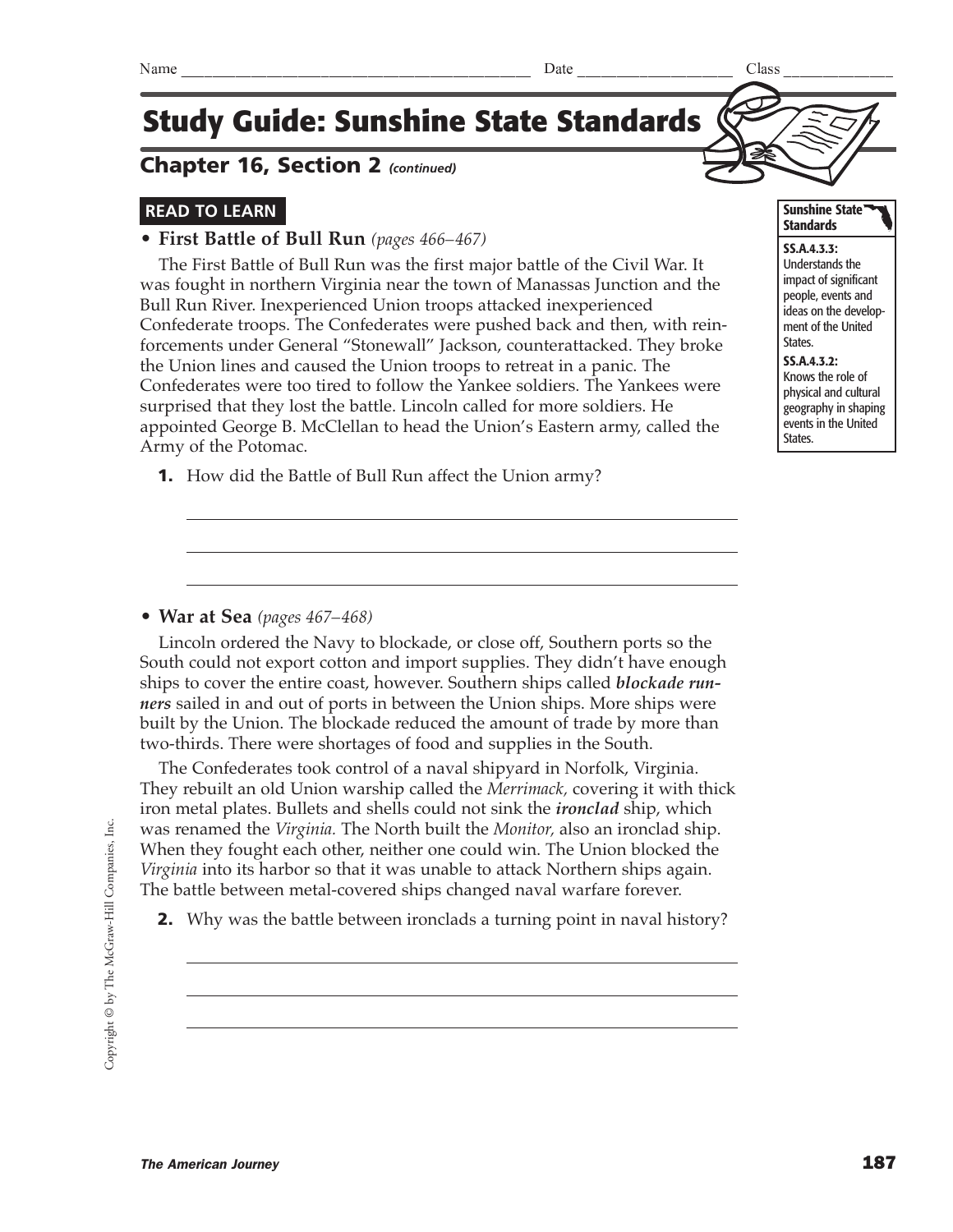### Chapter 16, Section 2 *(continued)*

#### **• War in the West** *(pages 468–469)*

Generals on both sides in the East spent time training soldiers after the First Battle of Bull Run. War efforts continued in the West. The North wanted to control the Mississippi and Tennessee Rivers to divide the Confederacy. The South would then be unable to ship goods. Cairo, Illinois, located where the Ohio and Mississippi Rivers met, was the starting point for the Union actions in the West. The Cumberland and Tennessee Rivers were nearby.

Ulysses S. Grant commanded the Union forces from Cairo. With the help of a new ironclad, Grant captured Fort Henry on the Tennessee River and Fort Donelson on the Cumberland. These victories gave the Union a route to other Southern states. They also pushed Confederates out of Kentucky.

The Union narrowly defeated the Confederates in the Battle of Shiloh. Both sides suffered many *casualties,* soldiers killed or wounded. The battle lasted for two days. General "Stonewall" Jackson was killed. The Union took control of Corinth and Memphis, Tennessee. The Union Navy captured New Orleans, Louisiana. The Confederacy lost the use of the Mississippi River for shipping. Almost all of the Mississippi River was controlled by the Union.

**3.** Which two goals did the Union army achieve?

# **• War in the East** *(pages 469–472)*

As a military leader, General McClellan was overly cautious and slow to act. His job was to lead the Army of the Potomac and capture the Confederate capital of Richmond. He spent too much time analyzing each situation and ended up missing the right opportunities. Even President Lincoln begged him to act. McClellan ignored Lincoln's directions to take his troops directly to Richmond by land. Instead he took them by ship and attacked the Confederates from a peninsula of land between the York and the James Rivers. This offensive became known as the Peninsular Campaign.

McClellan and his troops finally fought a series of battles, known as the Seven Days' Battles, against Robert E. Lee and his Confederate troops. Lee's cavalry leader, James E.B. Stuart, surrounded the Union troops, and pushed them back to the James River. McClellan and his Union troops failed to capture Richmond.

Northern morale was low. The troops felt hopeless. McClellan's army was still close to Richmond and included more troops than Lee's. McClellan missed another opportunity to capture Richmond. Lincoln ordered him north to join forces with another troop in Virginia.



SS.A.4.3.2: Knows the role of physical and cultural geography in shaping events in the United States.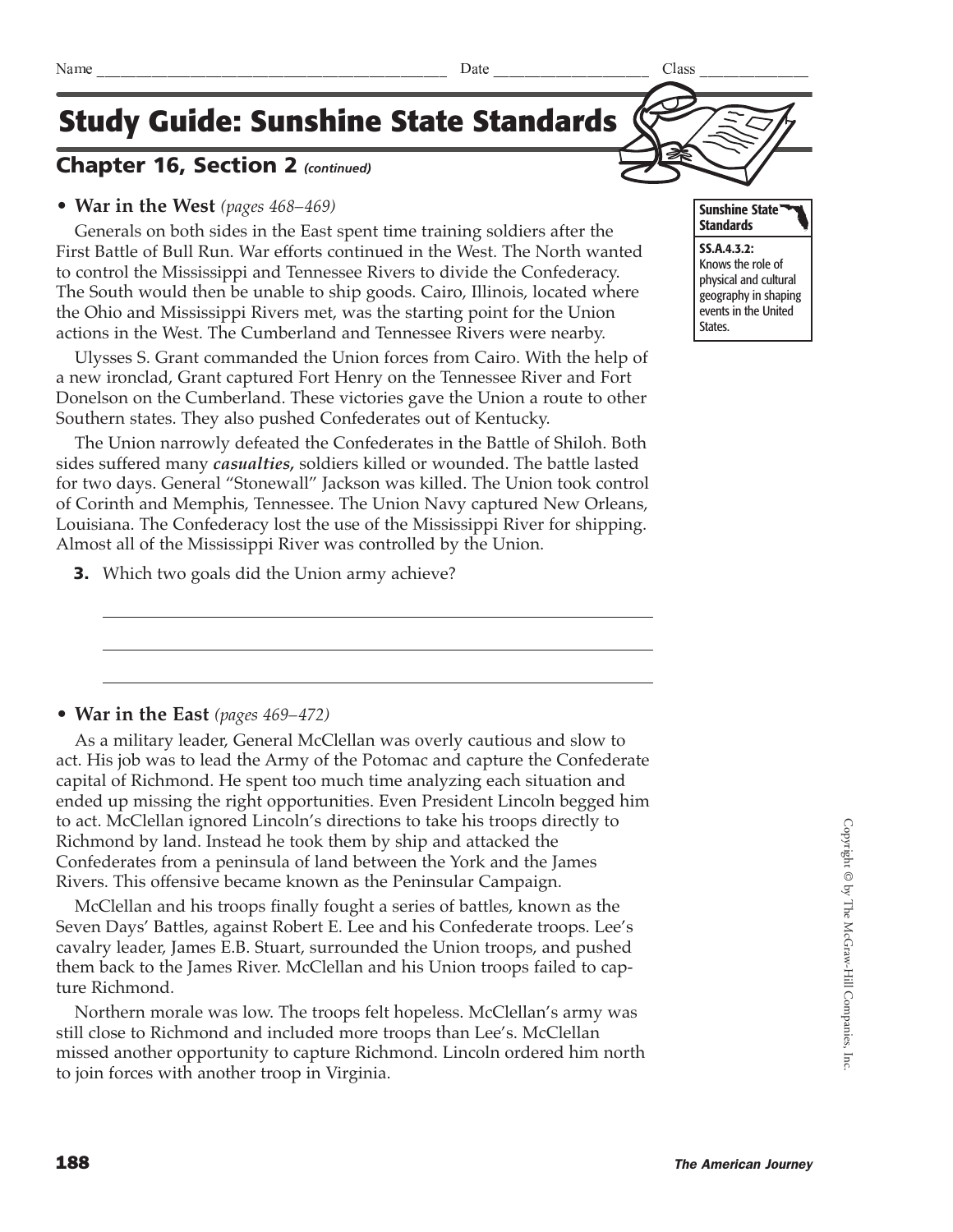# Chapter 16, Section 2 *(continued)*

Confederate forces led by Lee and Jackson were attacked by Union forces in the Second Battle of Bull Run. The Confederates defeated the Union and saved Richmond. The Confederates were only 20 miles from Washington, D.C.

Jefferson Davis, the President of the Confederacy, ordered an offensive into Maryland, led by Robert E. Lee. Two of McClellan's soldiers found Lee's orders dropped in a field. They learned of Lee's plans and knew what Lee planned to do. Instead of acting quickly, McClellan took too much time, which gave Lee more time to gather his troops. The largest number of casualties of the Civil War happened during the Battle of Antietam in Maryland. The Confederate army retreated to Virginia. McClellan did not go after them. General Burnside replaced McClellan who was removed because of his failures.

The Battle of Antietam changed the goals of the North. Lincoln decided to fight against slavery.

4. How did McClellan's leadership affect the Union?



SS.A.4.3.3: Understands the impact of significant people, events and ideas on the development of the United States.

Sunshine State **Standards** 

#### The American Journey 289

#### $\text{Name} \quad \text{28} \quad \text{29}$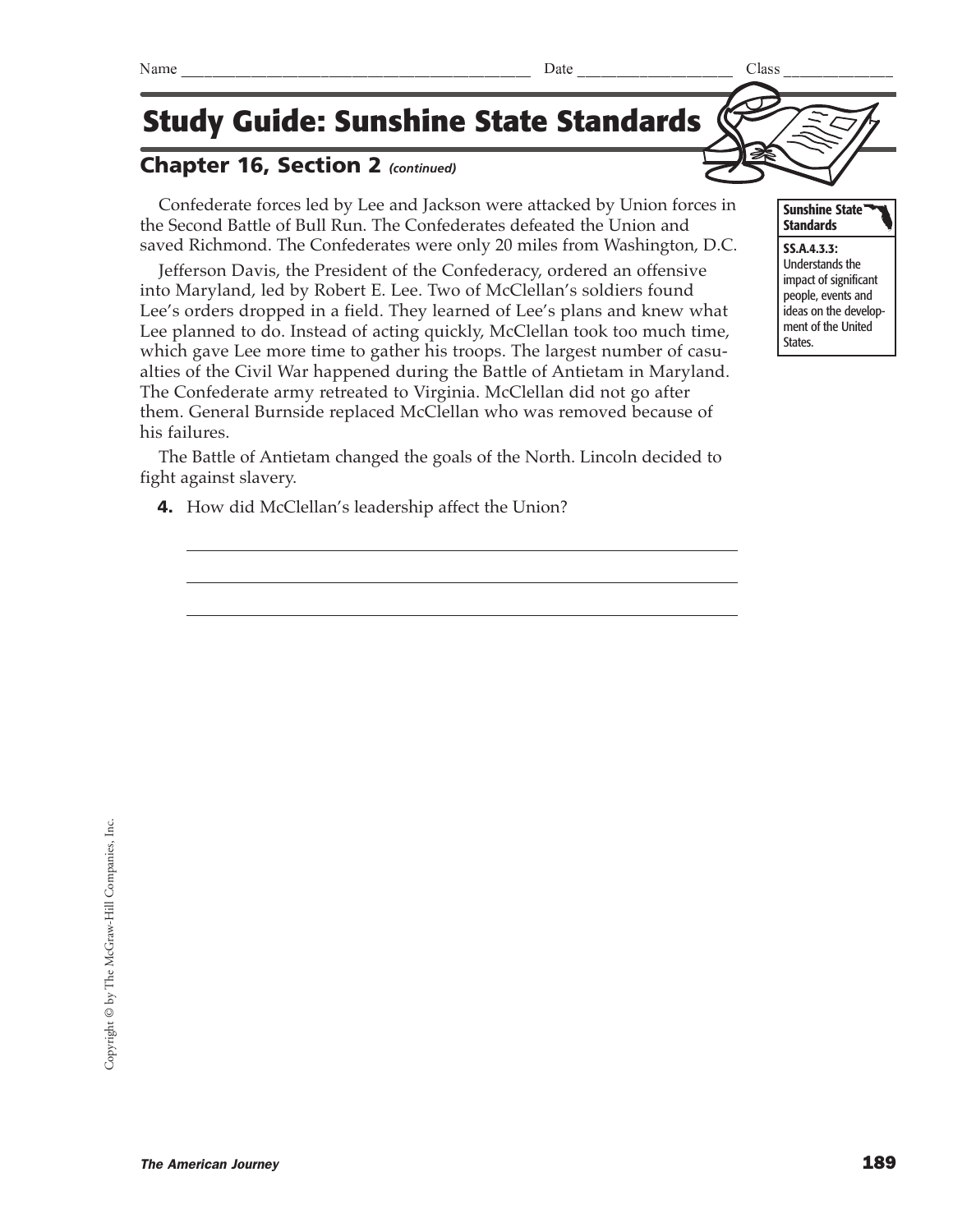

# Chapter 16, Section 3

*For use with textbook pages 473–477*

### A CALL FOR FREEDOM

### KEY TERMS

*emancipate* To free *(page 475)*

*ratify* To approve *(page 476)*

#### **DRAWING FROM EXPERIENCE**

Have you ever been treated unfairly? Has someone you know been allowed to do something that you were not allowed to do? How did you feel?

In the last section, you read about the battles fought between the North and South in different geographic regions. This section focuses on the contributions of African Americans to the war effort.

#### **ORGANIZING YOUR THOUGHTS**

Use the chart below to help you take notes as you read the summaries that follow. Think about the contributions African Americans made during the Civil War.



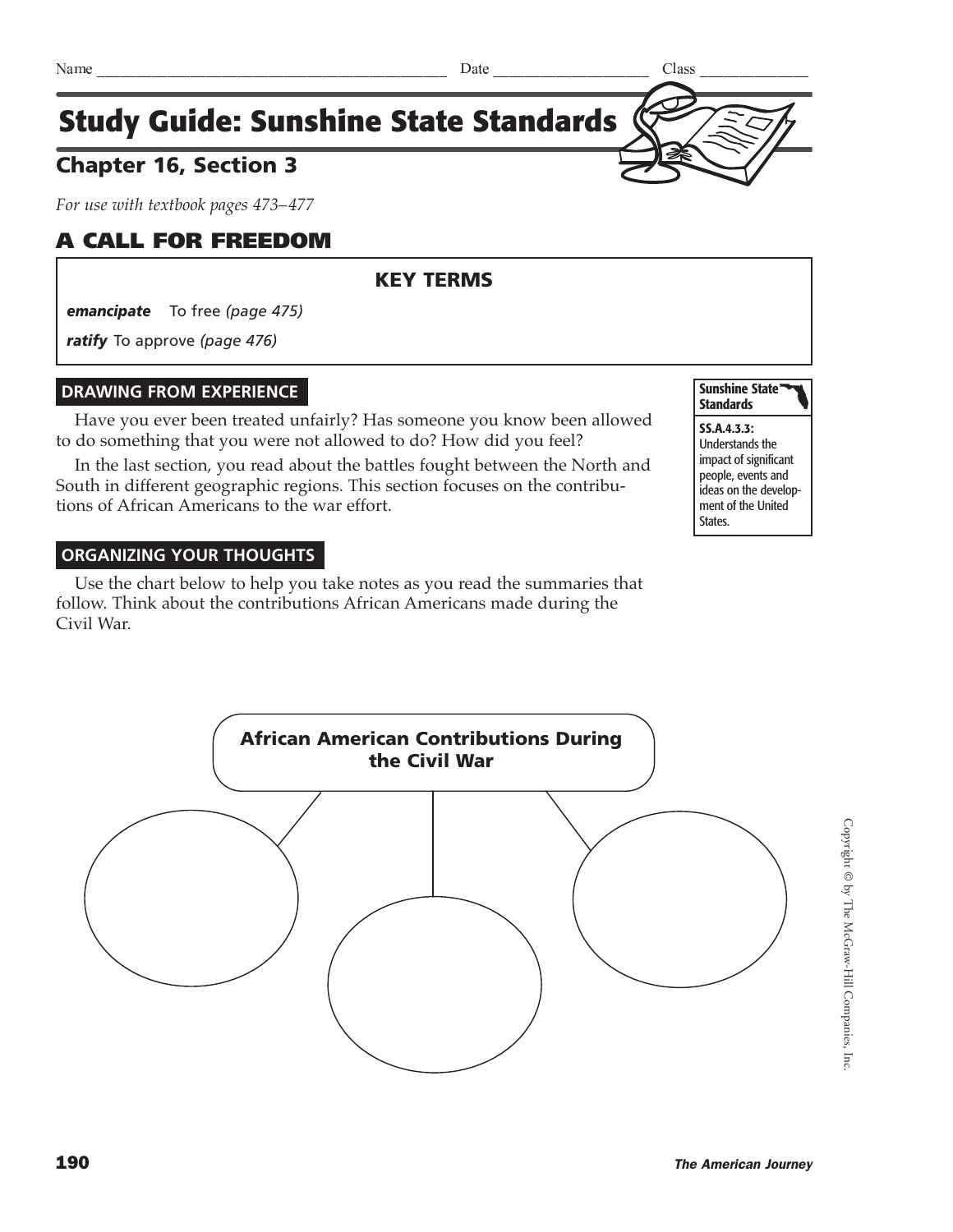### **READ TO LEARN**

#### **• Emancipation** *(pages 473–476)*

The goal of the North was to keep the Union together. At first abolishing slavery was not a goal of the North. Lincoln was opposed to slavery and said he would prevent the expansion of slavery. He did not want to make abolishing slavery a goal of the Civil War for fear of losing the support of the slaveholding border states.

**Study Guide: Sunshine State Standards**

The goals of the North began to change, however, because many Northerners believed slavery was helping the Southern war efforts. Northerners felt that by weakening slavery, they would weaken the war efforts of the South. Congress passed laws in 1861 and 1862 that freed enslaved people held by people in the Confederacy. Lincoln hoped that Britain and France would decide not to help the South if the North fought slavery. He also wanted the president to be the one to end slavery instead of the Republican Congress.

Lincoln decided to free, or *emancipate,* enslaved workers in Southern states by signing the Emancipation Proclamation in 1863. The Union did not control Confederate states at the time, so no one was really freed. Lincoln hoped that enslaved African Americans would hear about the Proclamation and run away from their slaveholders. If enslaved African Americans made it safely into Union territory, they would be free. Lincoln's plan worked. Britain and France refused to recognize the Confederacy. African Americans in the North were thrilled with the proclamation.

In 1864 Republicans in Congress proposed the Thirteenth Amendment to abolish slavery in the United States. The Thirteenth Amendment was approved, or *ratified,* in 1865.

**1.** What was the Emancipation Proclamation?

#### **• African Americans in the War** *(pages 476–477)*

During the Civil War, Southerners were afraid that enslaved people would rebel. About 30 percent of the Southern population consisted of enslaved people. Southerners did not want to provide them with weapons. Therefore, African Americans were not allowed to fight in the war at first. In 1865 when the Confederacy desperately needed soldiers, the Confederate Congress passed laws to allow African Americans to fight. The war ended before the Confederacy was able to organize African American troops.

SS.C.2.3.1: Understands the history of the rights, liberties, and obliga-

tions of citizenship in the United States.

Sunshine State **Standards**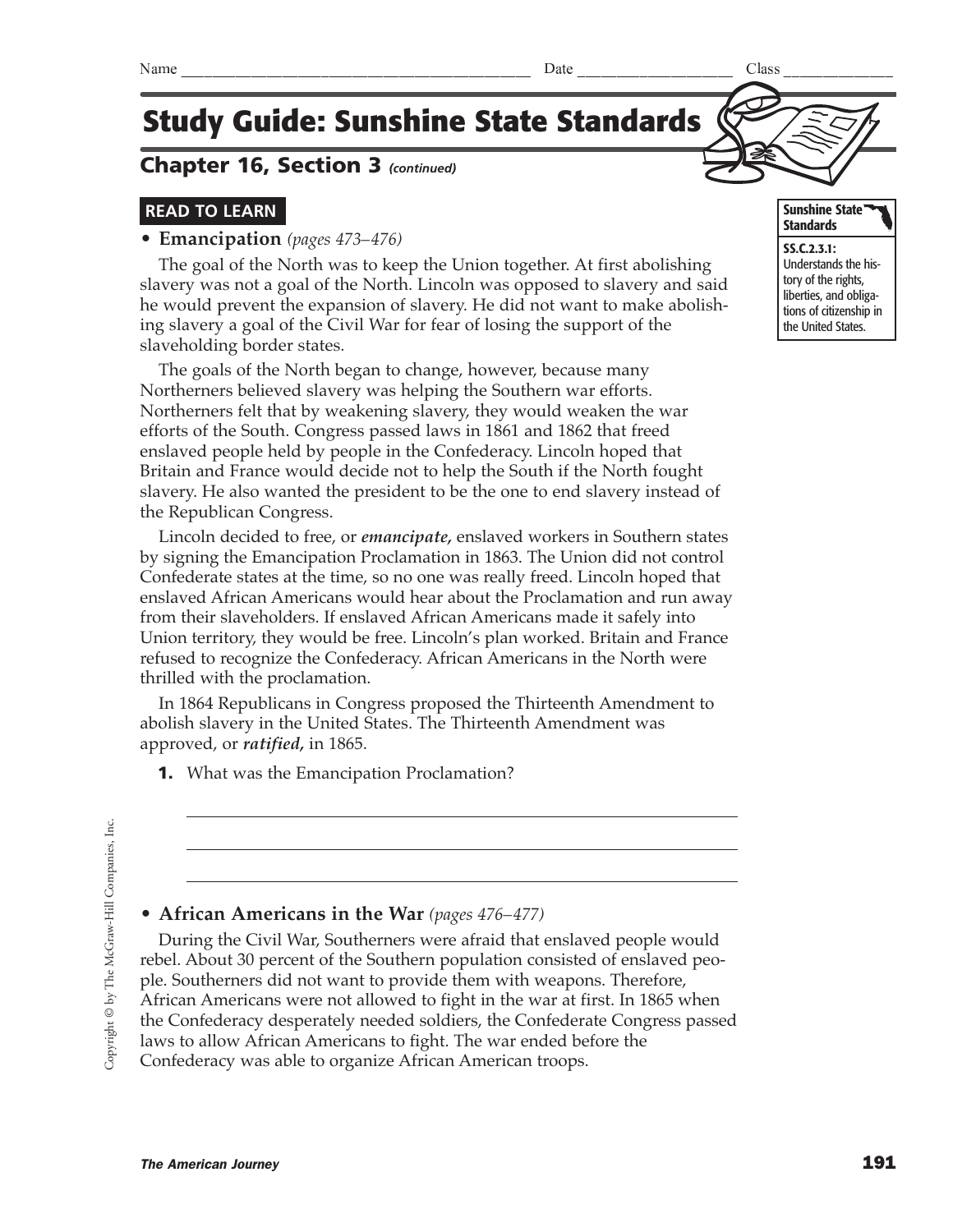### Chapter 16, Section 3 *(continued)*

At first the Union army did not allow African Americans to fight, but the Union navy did. African Americans joined the navy and supported the war effort in many other ways. Because they knew the South very well, many African Americans, including Harriet Tubman, served as spies or guides. In 1862 Congress passed a law allowing African Americans to fight in the army. Many signed up. By the end of the war, 10 percent of the Union army and 18 percent of the Union navy consisted of African American volunteers.

African American soldiers served in separate regiments from white soldiers. Their commanders were white, however. African American soldiers received less pay than white soldiers until 1864. The bravery of African American troops on the battlefield earned the respect of fellow Union soldiers. Confederate soldiers were furious that African Americans were allowed to fight for the Union. Some African Americans were captured by Confederates and executed. Seeing African Americans serving in the Union army made a big impression on enslaved workers in the South. For the first time, they understood what the war was all about.

2. How did African American soldiers serve in the military during the war?

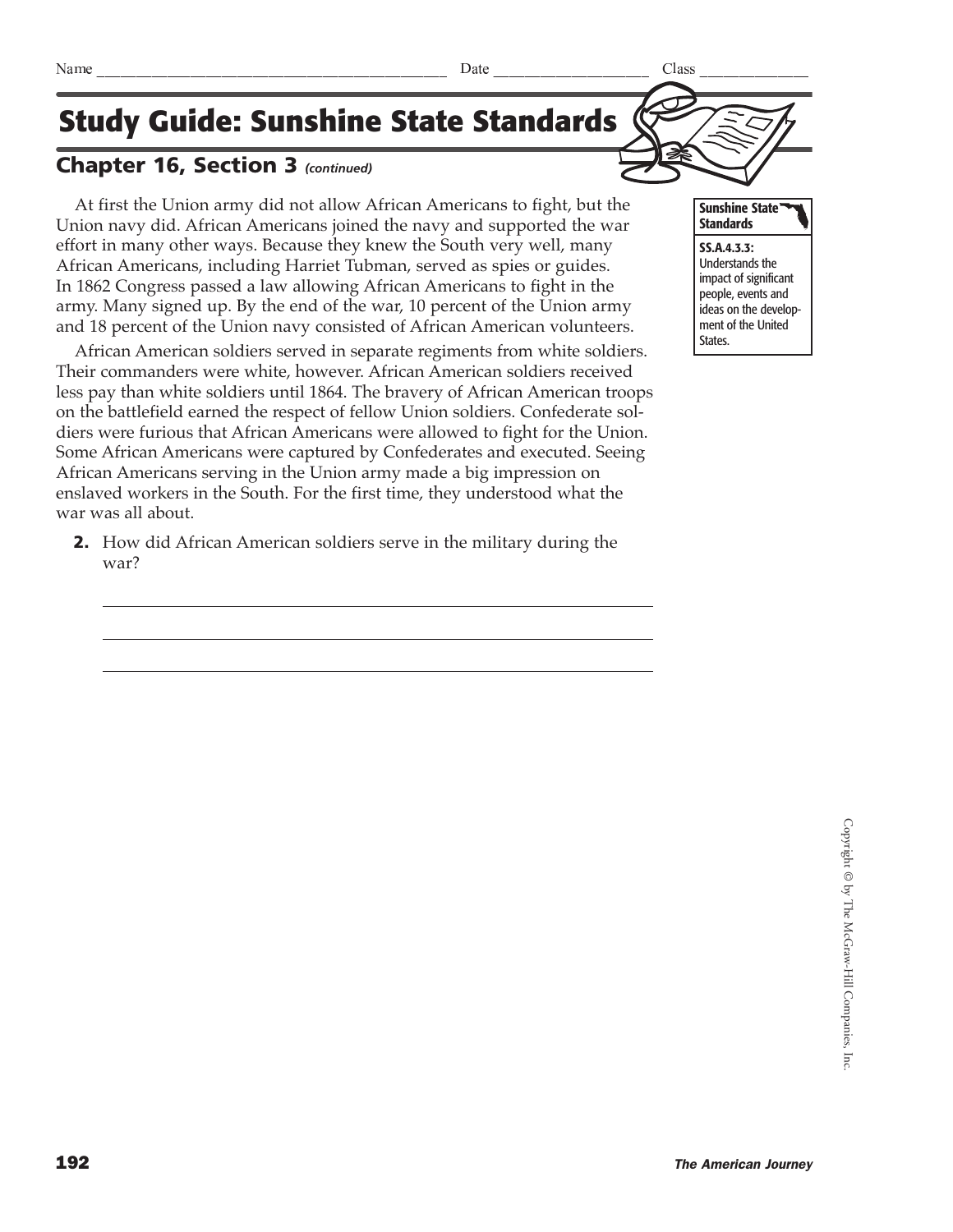# Chapter 16, Section 4

*For use with textbook pages 478–483*

# LIFE DURING THE CIVIL WAR

### KEY TERMS

| habeas corpus | The right to a hearing before being jailed (page 481)    |
|---------------|----------------------------------------------------------|
| draft         | A law that required men to serve in the army (page 481)  |
| bounty        | Payments to volunteers who enlist in the army (page 482) |
| greenback     | Northern paper money (page 483)                          |
| inflation     | General increase in prices (page 483)                    |

### **DRAWING FROM EXPERIENCE**

Did you know that there has never been a war of ground troops on American soil since the Civil War? All other wars have been fought in foreign countries. How might your life change if you lived during a war fought in the United States? How would you feel?

In the last section, you read about the contributions of African Americans during the Civil War. This section focuses on how the war affected the economies of the North and South.

### **ORGANIZING YOUR THOUGHTS**

Use the chart below to help you take notes as you read the summaries that follow. Think about the role civilians played during the war.

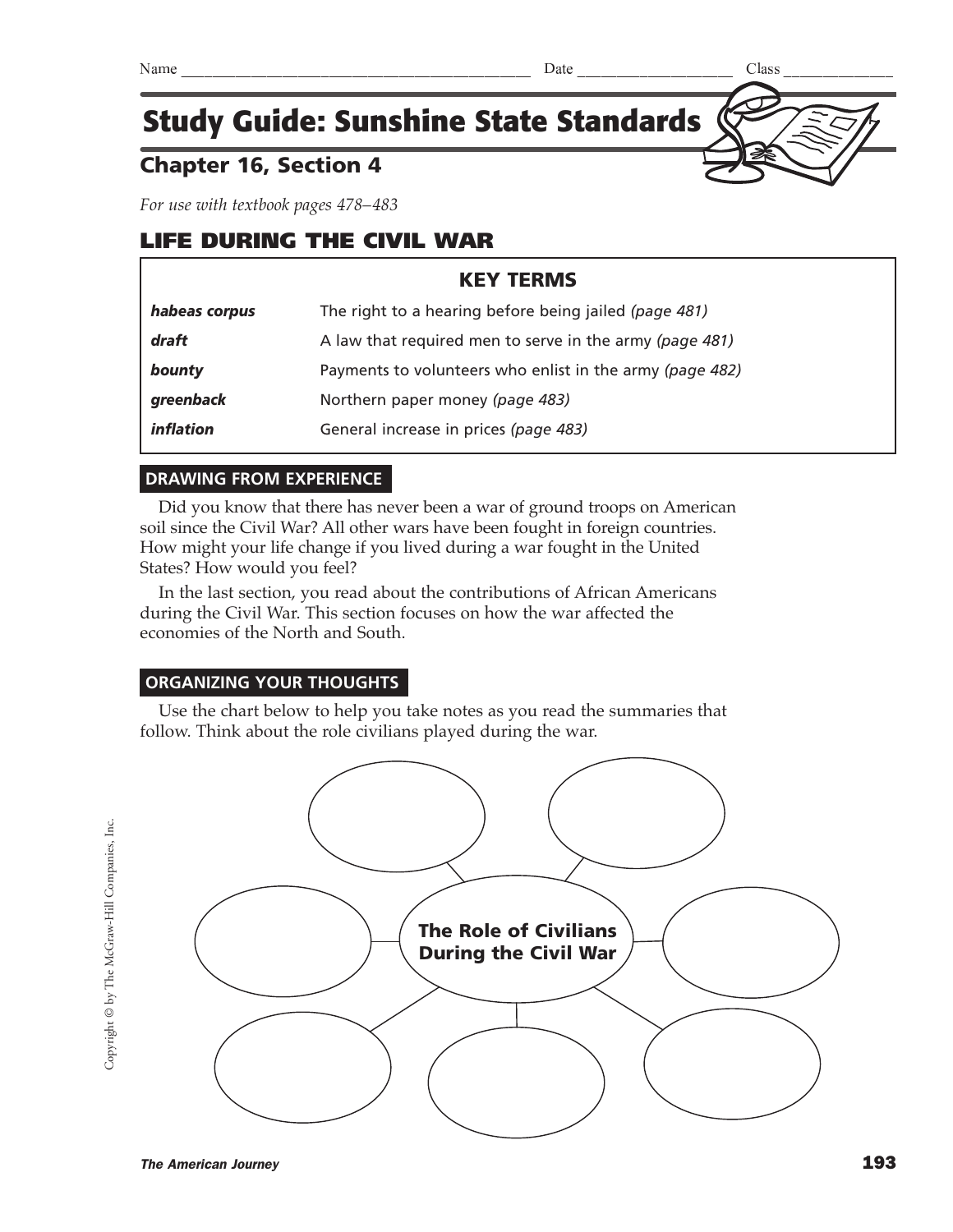### Chapter 16, Section 4 *(continued)*

### **READ TO LEARN**

#### **• The Lives of Soldiers** *(pages 478–479)*

Many men and boys were eager to enlist in the army at the beginning of the war. It did not take long for their excitement to turn to fear and horror. War was not pleasant. Soldiers and civilians suffered many hardships. In between battles, soldiers lived in camps where the days were long and boring. They practiced their drills and marches. The food was terrible. It rained. Letters from family and friends cheered them up. In between battles, some Confederate and Union soldiers traded stories, tobacco, coffee, and newspapers.

During battle thousands of men from the North and South were killed or wounded. The new rifles were more accurate than weapons used during the American Revolution. The medical facilities could not keep up with all of the injured soldiers. Many men died waiting to be treated. Union and Confederate soldiers ran away or deserted the army because they were scared, hungry, or sick. Many Southern soldiers were starving. The South experienced severe food shortages during the war. General Lee invaded Maryland just so his troops could eat food grown in the North.

1. What was life like for Union and Confederate soldiers?



### **• Women and the War** *(pages 479–481)*

Women took on many of the jobs that men performed before they left to fight in the war. They ran offices and businesses. They became teachers, salesclerks, and government or factory workers. Many women managed farms and plantations. Women also helped the war effort by rolling bandages, making blankets, and making ammunition. They distributed food, clothing, and medicine to the soldiers. They raised money to buy supplies.

Most of the fighting took place in the South. While everyone was talking and thinking about the war, Northerners did not experience the fighting firsthand. They read about the war through letters soldiers sent home during the war. The Southerners' lives were really changed during the war. Many Southerners lost their homes and crops. Armies that came through took everything to help the troops. The Union's blockade of Southern ports made importing goods and exporting crops impossible. The South experienced severe shortages in many areas. They ran out of necessary goods such as meat, clothing, medicine, and shelter.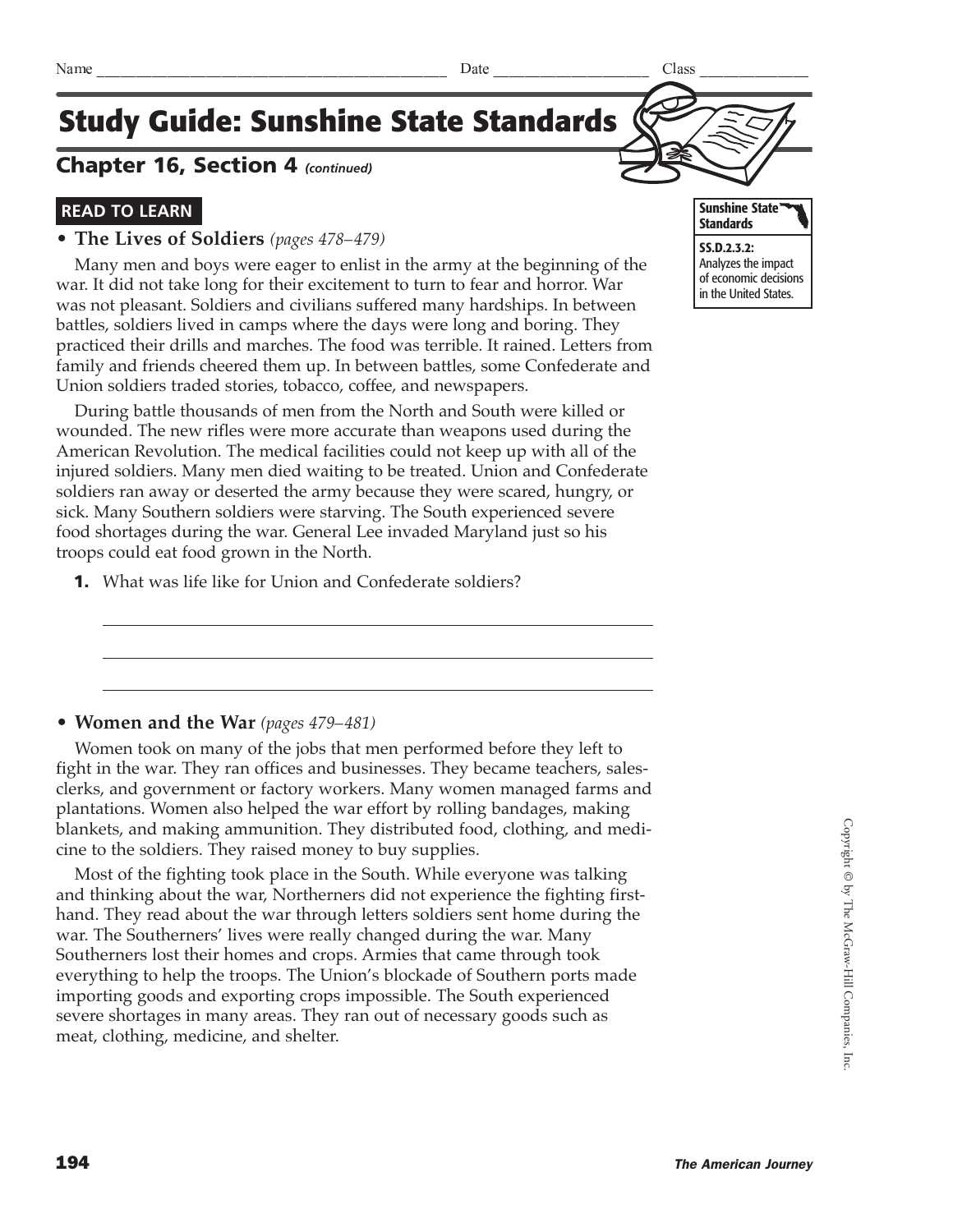# Chapter 16, Section 4 *(continued)*

Many women served as spies for both the North and South. Harriet Tubman became a spy for the North because she was so familiar with the Southern territory. Other women became informants, finding out information and passing it on to the opposing side. Loretta Janeta Velázquez and other women disguised themselves as men and fought for the South. Velázquez also served as a Confederate spy.

Before the Civil War, all nurses were males. Women became army nurses for the first time during the Civil War. Many people thought women were too delicate for such work and disapproved. Dorothea Dix organized military nurses. Clara Barton worked with wounded soldiers. Sally Tompkins established a military hospital in Richmond, Virginia. These women and many others performed a valuable service under difficult conditions.

**2.** What roles did women play in the war?

### **• Opposition to the War** *(pages 481–482)*

Politicians and American citizens protested the war. They disagreed with policies of the military leaders or the way the war disrupted their lives. Northern Democrats were divided over the war. One group supported Lincoln. The "Peace Democrats," also called "Copperheads," supported negotiations instead of war. The Peace Democrats gained more support when the Union was doing badly. The Peace Democrats were suspected of helping the South. President Lincoln gave permission to arrest anyone who interfered with the war effort, without *habeas corpus,* the right to a hearing before being jailed.

People grew tired of the war. It was harder to find volunteers for the military. The Confederate Congress passed a law in 1862, making it legal to *draft,* or require men to serve in the military for three-year terms. Men could avoid the draft if they found someone willing to take their place. Later laws were passed that allowed certain groups, such as slaveholders of more than 20 enslaved laborers, freedom from the draft. People protested that poor citizens were fighting a war to protect the slavery system of the rich. The North paid volunteers who signed up for the military a *bounty,* or fee. When that did not work, the North began to draft men like the South did. Southerners could avoid the draft by finding a substitute or paying the government \$300. The draft laws caused citizens to start four days of riots and violence. Angry protesters set fires, went on stealing sprees, and killed in protest of the draft. The Army of the Potomac was called in to end the riots. More than 100 people were killed during the rioting. Because of all of the violence, Jefferson Davis, president of the South, arrested people without habeus corpus, just as Lincoln had done. This angered even more Southerners who valued their freedom.

Sunshine State **Standards** 

SS.C.2.3.3: Understands the argument that all rights have limits and knows the criteria commonly used in determining when and why limits should be placed on rights.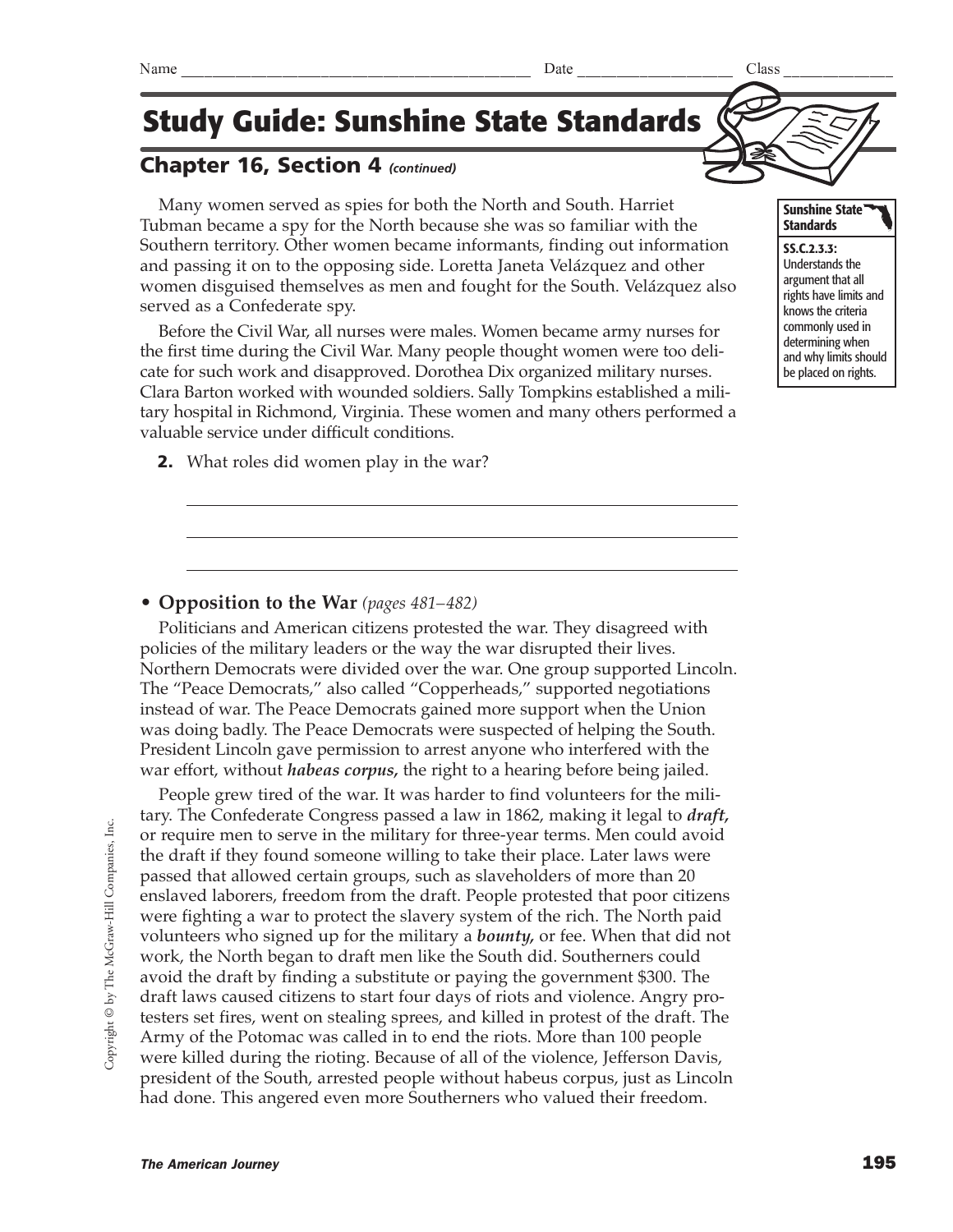# Chapter 16, Section 4 *(continued)*

**3.** Why did many Americans oppose the draft?

#### **• War and the Economy** *(pages 482–483)*

The war caused both sides extreme financial problems. The North fared better than the South because of greater resources. Both sides were left in debt, however. Both sides had to borrow money, raise taxes, and print paper money to pay for the war. Paper money in the North was called *greenbacks.* Income taxes were imposed on both sides in 1861. People paid a percentage of the amount of money they earned during the year. Prices rose faster than a person's income. This period of *inflation* hurt every citizen. Prices increased while income decreased or stayed the same. People could not afford the things they were used to. People in the North made a profit during the war. Union troops bought food from Northern farmers. Northern factories made weapons, ammunition, and clothing. The farmers sold their crops to feed the large Northern military.

The South was devastated by the war. Its few factories were busy trying to manufacture weapons and ammunition. The South was unable to provide other necessary goods they had imported before the war. Food was scarce. People were hungry. There were severe shortages of many goods. The prices of goods in the South rose at a much higher rate than prices in the North. The South suffered much destruction from the fighting within its boundaries. Cities were burned, railroads were torn up, farmland was overgrown. Soldiers worried about how their families were coping with the challenges. Many deserted, or left without permission, to go home and take care of their families.

4. How did the Civil War affect the economies of the North and South?



SS.D.2.3.2: Analyzes the impact of economic decisions in the United States.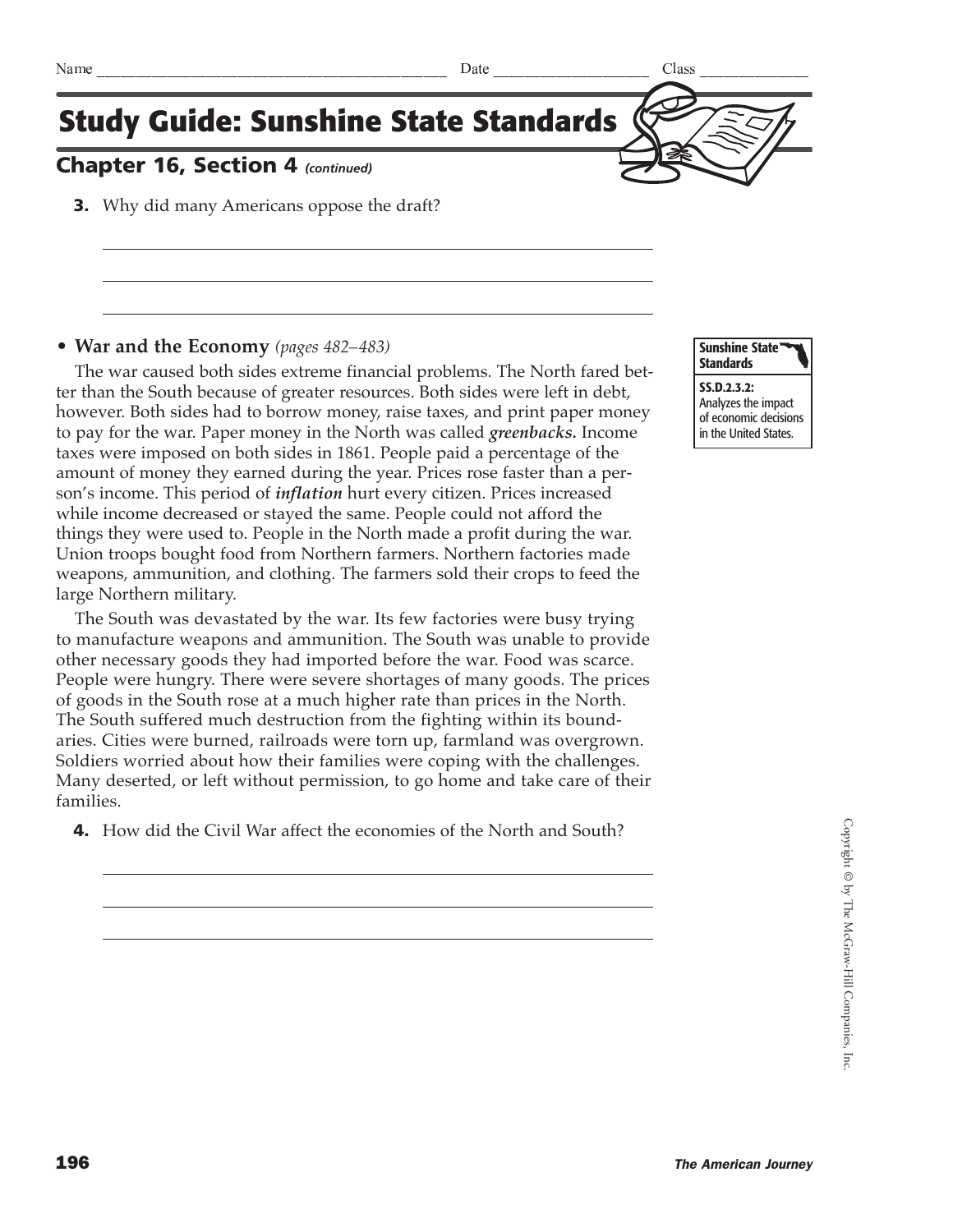# Chapter 16, Section 5

*For use with textbook pages 485–491*

# THE WAY TO VICTORY

### KEY TERMS

*entrenched* Set up in a strong position *(page 486)*

*total war* Destroying anything useful to the opposition *(page 490)*

### **DRAWING FROM EXPERIENCE**

What have you learned about President Abraham Lincoln? What were some of the qualities that made him a good president? Do you know how he died?

In the last section, you read about the effects of the Civil War on the economies of the North and South. This section focuses on the brave soldiers who fought during the Civil War.

### **ORGANIZING YOUR THOUGHTS**

Use the chart below to help you take notes as you read the summaries that follow. Think about the lives lost and the outcome of the war.

Copyright © by The McGraw-Hill Companies, Inc. Copyright © by The McGraw-Hill Companies, Inc.



Sunshine State **Standards**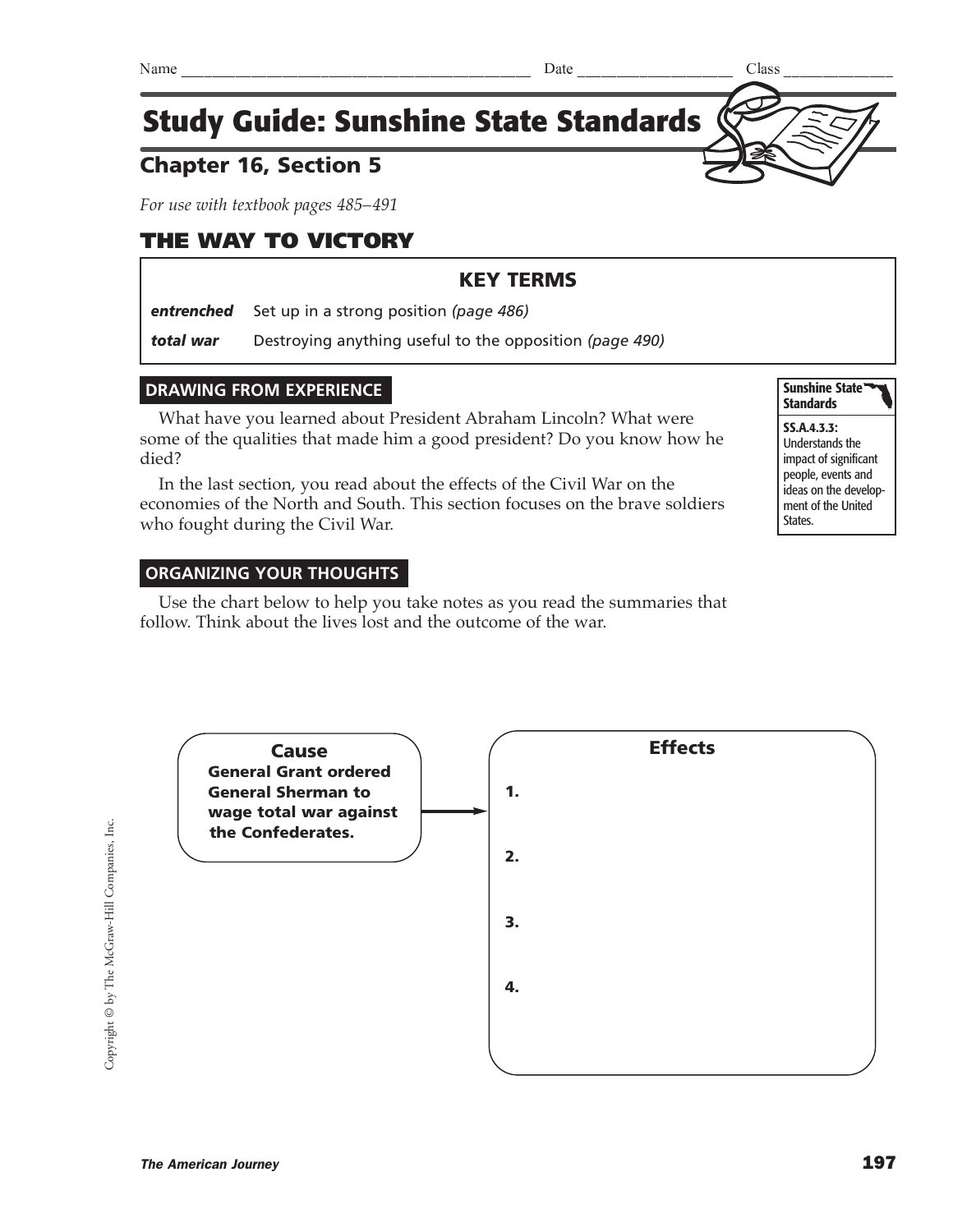### Chapter 16, Section 5 *(continued)*

### **READ TO LEARN**

#### **• Southern Victories** *(pages 485–486)*

Dedicated soldiers and civilians endured many hardships during the war. They witnessed death and destruction. Each side had its hopes go up and down during the years of the Civil War. In the winter of 1862–1863, the North was gloomy while the South was hopeful. No one thought Robert E. Lee's army could be beaten. Lee had surprised and beaten weak Union generals.

The South won the Battle of Fredericksburg easily because its soldiers were *entrenched,* or set up in a strong position, on the hills. They could see the enemy as it approached. Thousands of Union soldiers died. In late 1862 Lee's army beat Burnside's army. Burnside resigned. General Joseph Hooker took over command. Lee's army defeated Hooker's troops at Chancellorsville, Virginia. General Stonewall Jackson died from complications after being accidentally shot in the arm by another Confederate soldier. Hooker was replaced by General George Meade after he ignored Lincoln's orders to attack Lee's troops.

**1.** Why were so many Union generals replaced?



#### **• The Tide of War Turns** *(pages 486–488)*

Meade was directed to protect Washington and Baltimore from the Confederates. In 1863 the two armies accidentally ran into each other near Gettysburg. The Northerners were surprised and outnumbered. The Battle of Gettysburg lasted for three days. The Northerners retreated to Cemetery Ridge. General George Pickett led a Confederate attack on the third day across wide-open land. Half the Confederate soldiers were killed during Pickett's Charge. Lee blamed himself.

At the same time, another battle was being fought at Vicksburg, Mississippi. The Union needed to control Vicksburg in order to control the Mississippi River. The North under the command of Ulysses S. Grant defeated Confederate troops at Vicksburg and again at Gettysburg. This was a major turning point in the war.

President Lincoln's famous Gettysburg Address was a two-minute speech he made at a cemetery dedication ceremony at Gettysburg in November 1863. Lincoln's words inspired Americans to refocus on their shared goals.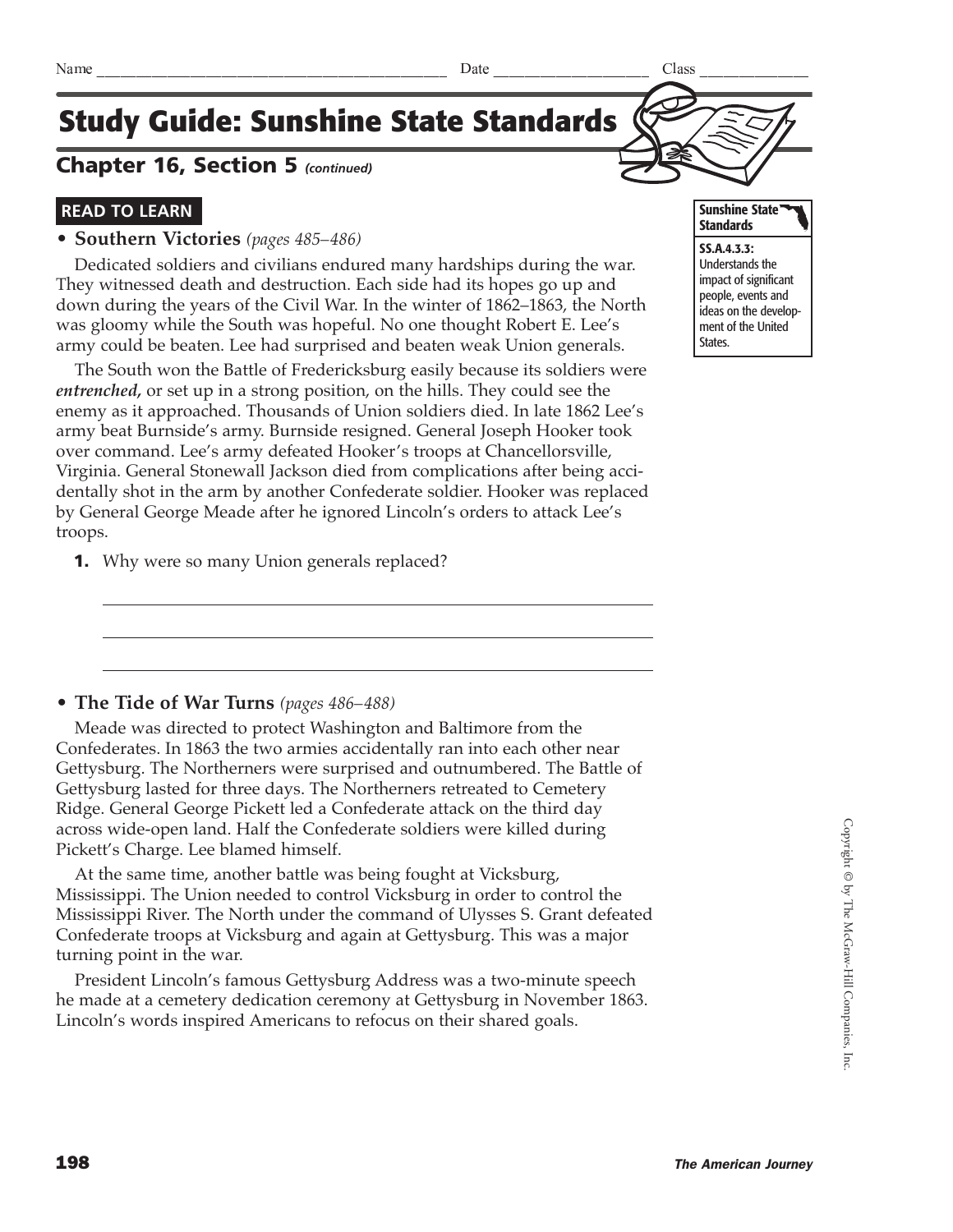### Chapter 16, Section 5 *(continued)*

**2.** What was the major turning point in the war?

**• Final Phases of the War** *(pages 488–490)*

After Vicksburg and Gettysburg, Grant and Sherman defeated the Confederates at Chattanooga, Tennessee. Lincoln asked Ulysses S. Grant for help. Grant had resigned because of a drinking problem seven years earlier. He joined the army again at the beginning of the Civil War. President Lincoln needed a leader who attacked when ordered to do so. He needed someone who was not afraid to attack again if at first they did not succeed. Grant was placed in charge of all Union armies after his victory at Chattanooga. Grant came up with a plan to attack the Confederate armies on many fronts to win the war.

Union soldiers fought three battles against the Confederates. When the Confederates held their positions, Grant attacked again. Many people called Grant a "butcher" because so many people died. Grant attacked again and again. He was willing to do what needed to be done, no matter how long it took. It ended up lasting nine months.

People were putting pressure on Lincoln to end the war and find a peaceful solution. The Peace Democrats were pushing for peace. Lincoln pushed to restore the Union. After defeating the Confederates at Mobile Bay, the Gulf of Mexico was controlled by the Union. Next, Sherman captured Atlanta for the North. He talked Grant into a daring plan called *total war.* His army marched to Savannah, Georgia, living off the land and anything else they could find along the way. They destroyed anything the South could use. Their path of destruction was 50 miles wide. On its way through South Carolina to meet Grant's troops in Virginia, Sherman and his army destroyed everything in their path.

**3.** Why was Vicksburg an important city to the Confederates?



**Standards** SS.A.4.3.3: Understands the impact of significant people, events and ideas on the development of the United States.

Sunshine State